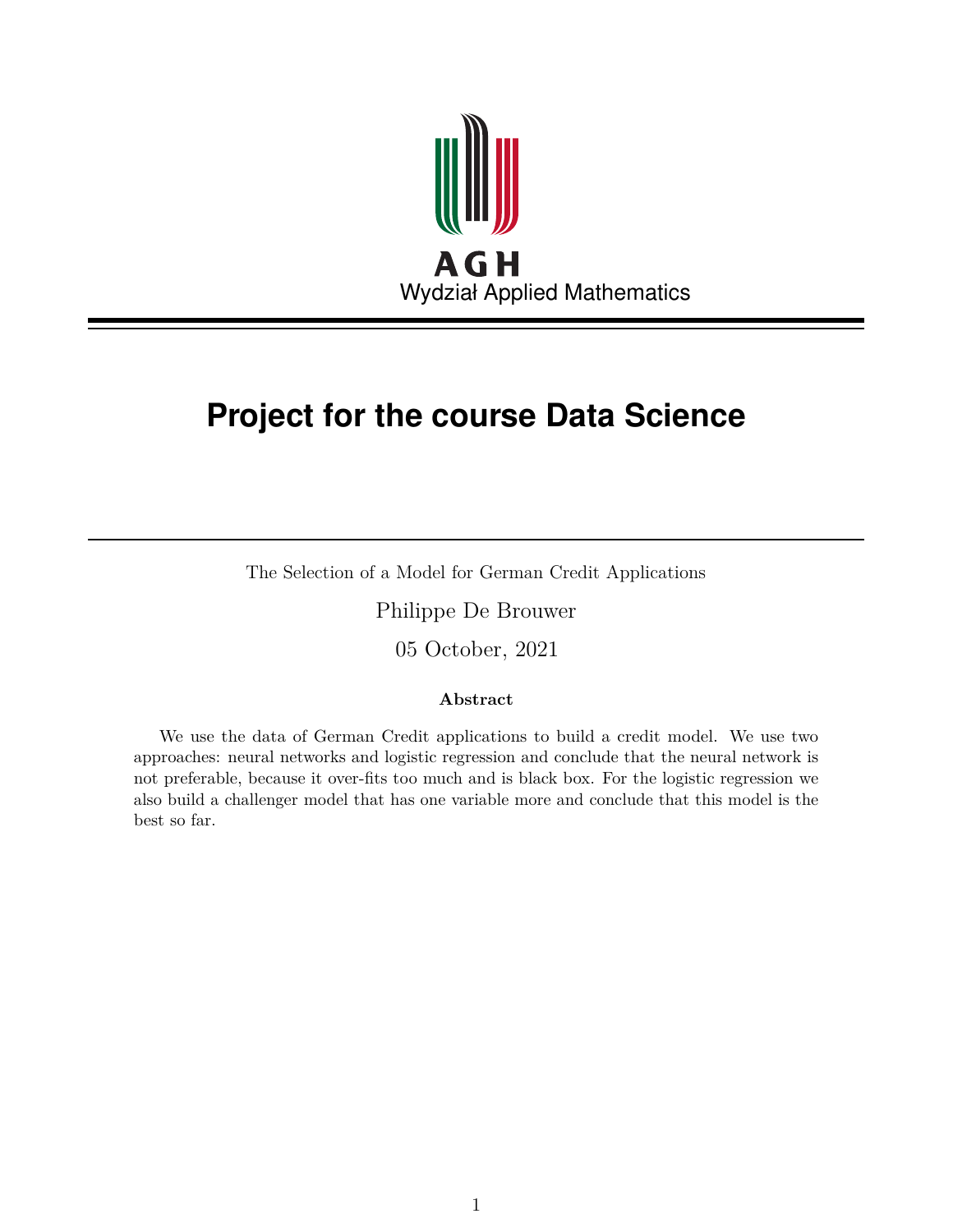# **Contents**

| $\mathbf{1}$   | Introduction                 | 3                        |
|----------------|------------------------------|--------------------------|
| $\overline{2}$ | The Data<br>2.1<br>2.2       | 3<br>3<br>$\overline{4}$ |
| 3              | Data Wrangling               | 4                        |
|                | 3.1                          | $\overline{4}$           |
|                | 3.1.1                        | $\overline{4}$           |
|                | 3.2                          | 5                        |
|                | 3.2.1                        | $\overline{5}$           |
|                | 3.3                          | $\overline{7}$           |
|                | 3.3.1                        | $\overline{7}$           |
|                | 3.3.2                        | 9                        |
| 4              | The Logisic Regresssion      | 9                        |
| $\bf{5}$       | The performance of the Model | 11                       |
| 6              | Validation of the Model      | 13                       |
|                | 6.1                          | 13                       |
| 7              | The Challenger Models        | 13                       |
|                | 7.1                          | 13                       |
|                | 7.2                          | 14                       |
| 8              | Conclusion                   | 17                       |
|                | <b>Bibliography</b>          | 19                       |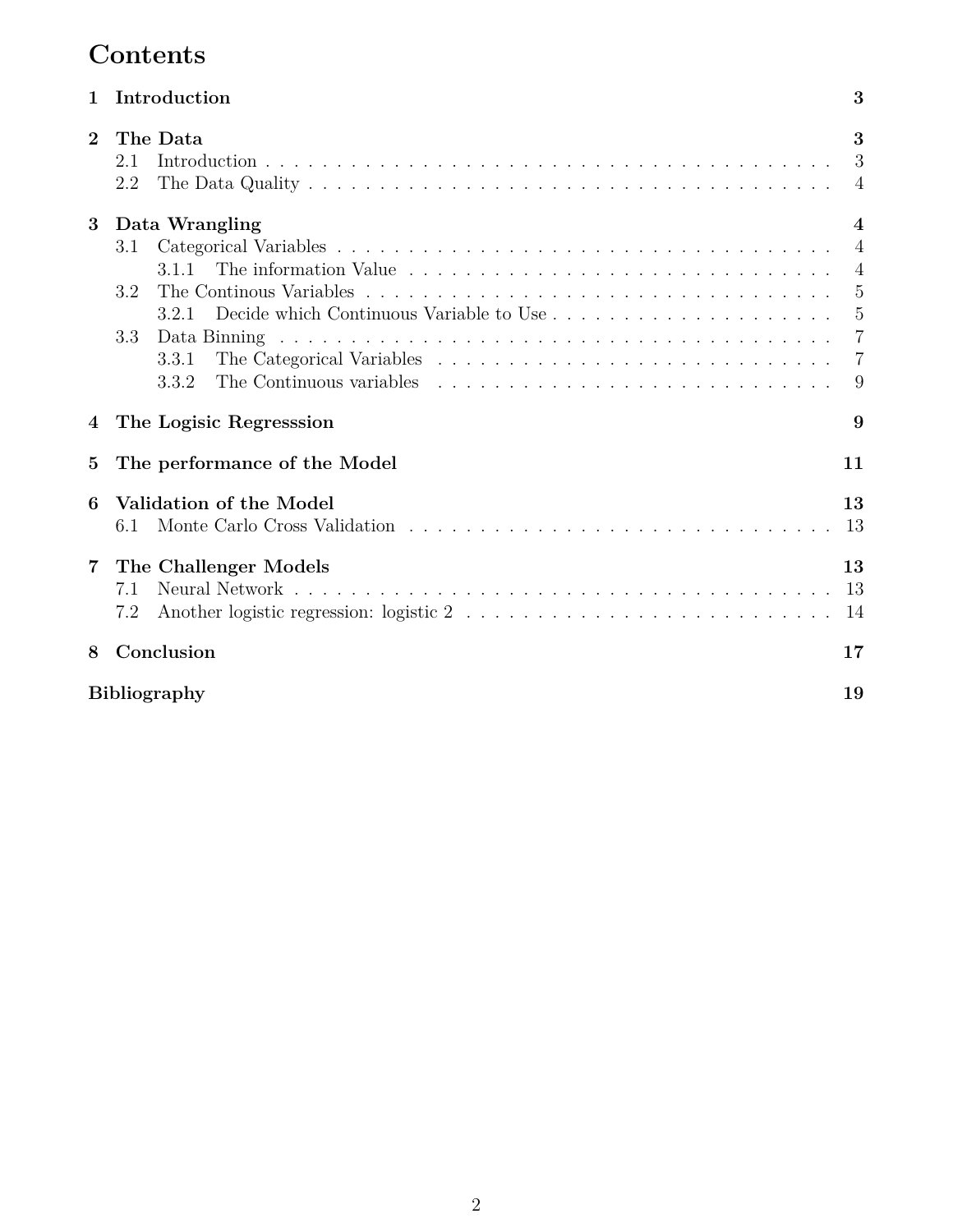# <span id="page-2-0"></span>**1 Introduction**

This is a template that can be used for the report of the project that goes with the course *Data Science* of **Philippe De Brouwer** for AGH. It is obviously not perfect, nor really finished. We invite you to use this as a starting point, and rethink all decisions yourself. Eventually we hope that you can build a better model.

Best is to take the models that is selected here ("logistic 2' ') as a reference and take it as a challenge to build a better model. The quality of the model is both the performance and the robustness ("not over-fit"). Ideally it is better in at least one of those two areas while at least as good in the other criterion.

You are free to take another view anything. In particular we suggest you to consider:

- 1. the selection of variables,
- 2. interaction variables (matrix variables),
- 3. the choice of model (logistic, probit, decission tree, neural network, SVM, etc.), or eventually improve the models chosen (e.g. how could you make the neural network to be less over-fitted?),
- 4. of course you can also choose to consider other performance criteria and even use other cross validation methods, such as *k-fold cross validation*, and
- 5. the documentation, are the better ways of presenting it, what to present, etc.

#### *Good luck!*

The data is believed to be public domain.

The main reference is De Brouwer (2020), and more in particular (De Brouwer 2020, pt. 1 to 6 with elements of part 8), the slides presented in the classroom, and the code that we walked through together.

## <span id="page-2-1"></span>**2 The Data**

### <span id="page-2-2"></span>**2.1 Introduction**

<span id="page-2-3"></span>The data consists of 1000 rows and 22 columns. In Table [1](#page-2-3) we list all column names.

Table 1: The column names of the data.

| Column Names               |
|----------------------------|
| default                    |
| account check status       |
| duration in month          |
| credit_history             |
| purpose                    |
| credit amount              |
| savings                    |
| present_emp_since          |
| installment_as_income_perc |
| personal status sex        |
| other debtors              |
| present_res_since          |
| property                   |
| age                        |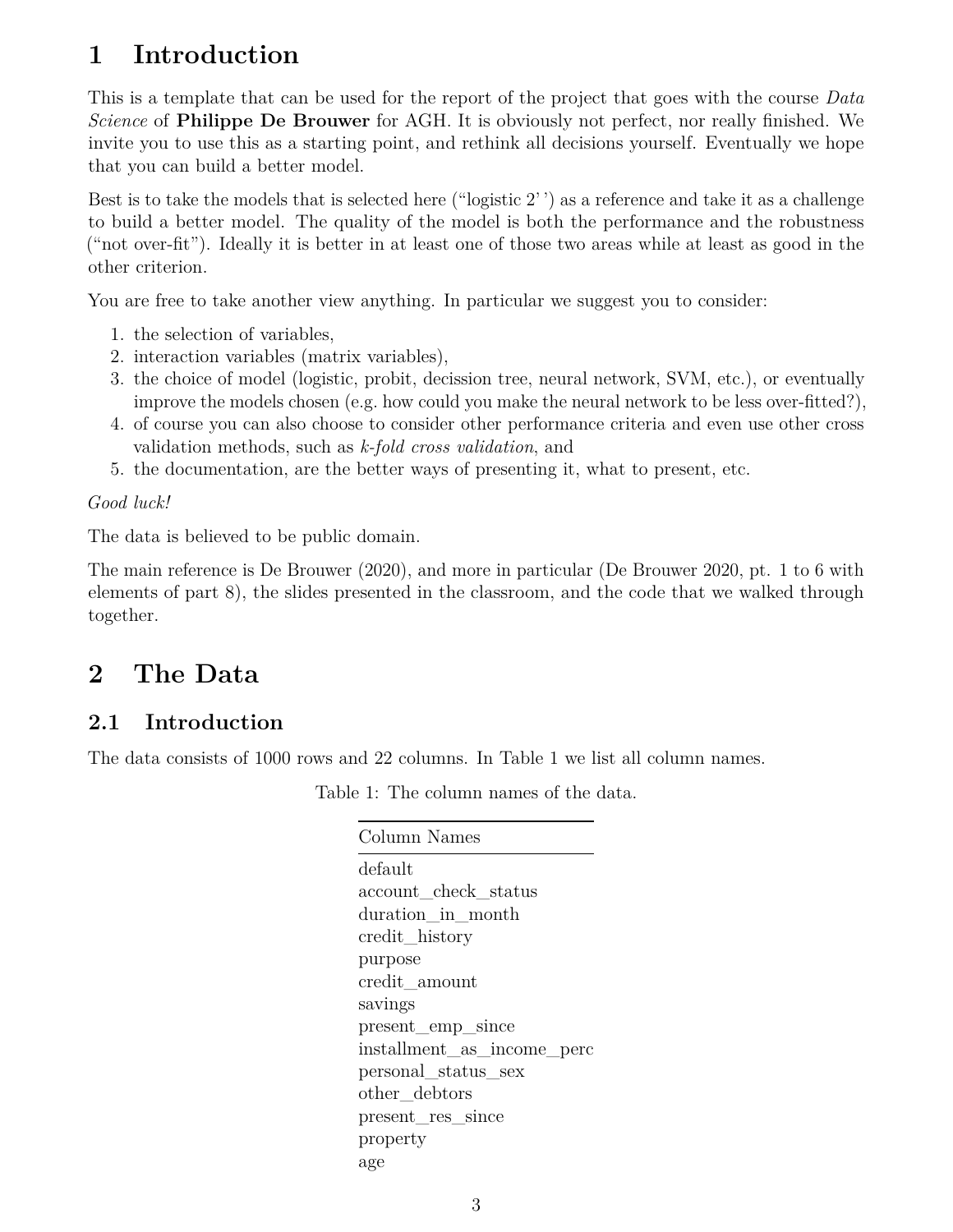Column Names other\_installment\_plans housing credits\_this\_bank job people\_under\_maintenance telephone foreign\_worker isGood

<span id="page-3-4"></span>The breakdown of the dependent variable "default" is as presented in Table [2.](#page-3-4)

Table 2: The Data consists of a high number of defaults. We assume that this is because the data has been prepared by dropping randomly "good" customers.

| Var1 | Freq |
|------|------|
| 0    | 700  |
|      | 300  |

### <span id="page-3-0"></span>**2.2 The Data Quality**

From the 1000 observations, there are 0 rows with missing values. Some of the values have one of the categorical variables that indicates the lack of information. We refer to the following sections where we will show how these "NA" values will be treated.

No suspicious outliers were found.

## <span id="page-3-1"></span>**3 Data Wrangling**

#### <span id="page-3-2"></span>**3.1 Categorical Variables**

#### <span id="page-3-3"></span>**3.1.1 The information Value**

The first step is selecting the variables that we ultimately want to use in our model. First we will consider the categorical variables and study the information value.

> Table 3: The table of all information values for each categorical variable ordered in decreasing order. We will work with the ones that have an information value above 0*.*1.

| varName              | $\mathbf{I}$ |
|----------------------|--------------|
| account_check_status |              |
| credit_history       | 0            |
| purpose              | $\mathbf{I}$ |
| savings              | $\Box$       |
| present_emp_since    |              |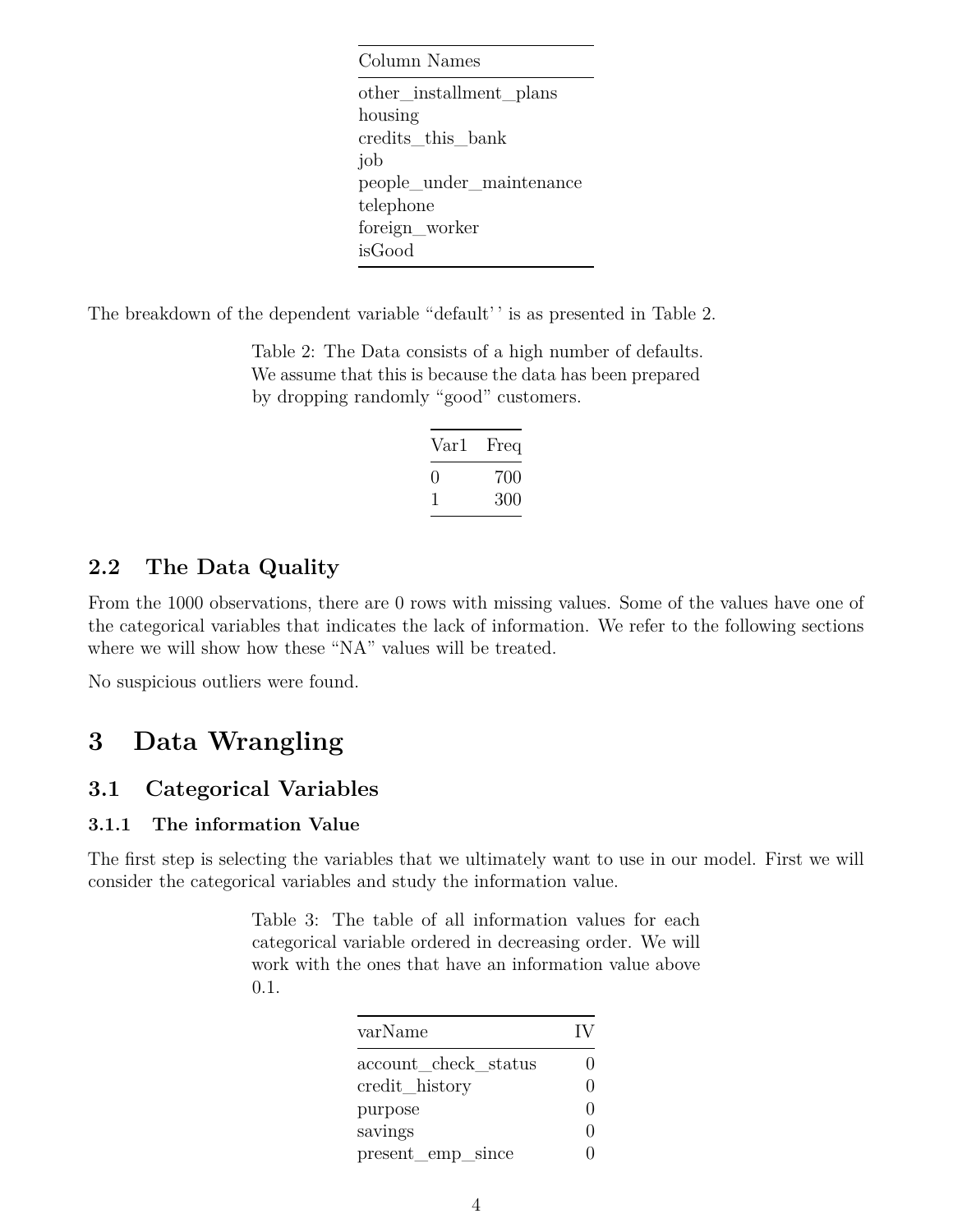| varName                  | IV |
|--------------------------|----|
| personal status sex      |    |
| other debtors            |    |
| property                 |    |
| other _installment_plans | 0  |
| housing                  |    |
| job                      | 0  |
| telephone                |    |
| foreign worker           |    |

### <span id="page-4-0"></span>**3.2 The Continous Variables**

<span id="page-4-2"></span>The continuous variables are presented in Table [4.](#page-4-2) Also their content follows from the naming convention.

Table 4: List of the continuous scale variables in the data.

Continuous Scale Variables duration\_in\_month credit\_amount installment\_as\_income\_perc present\_res\_since age credits\_this\_bank people\_under\_maintenance

#### <span id="page-4-1"></span>**3.2.1 Decide which Continuous Variable to Use**

Note that we have introduced a variable *isGood* which is one for good credits and zero for bad credits.

In order to select continuous scale variables we will investigate the correlation and study the plot of the average behaviour in function of the relevant varialbes in order to detect non-linear dependencies. Later (in next section) we will consider interactions between the different variables (relevant for the logistic regression for example).

Based on the correlation we can certainly consider *duration*\_*in*\_*month*, *credit*\_*amount*, *installment*\_*as*\_*income*\_*perc* (which is usually a strong candidate, however in this data the dependency is not remarkable: -0.0724039), and *age*.

We also note the high correlation between *installment*\_*as*\_*income*\_*perc*, *duration*\_*in*\_*month* and *credit*\_*amount* and make note that we might need to combined them in order to avoid co-linearity if we would decide to keep both variables in a regression model.

We used a loess model and histogram to assess what binning is optimal for these variables. Here we present the loess with superimposed confidence level for the variables where the correlation with *isGood* is above 0*.*05%.

We already knew that the variable *installment*\_*as*\_*income*\_*perc* had a reasonably low correlation with the dependent varialbe. From Figure [2](#page-5-0) we learn also that the shape of the relationships is rather flat. Therefore we decide in a first approach not to use this variable (the models "logistic 1"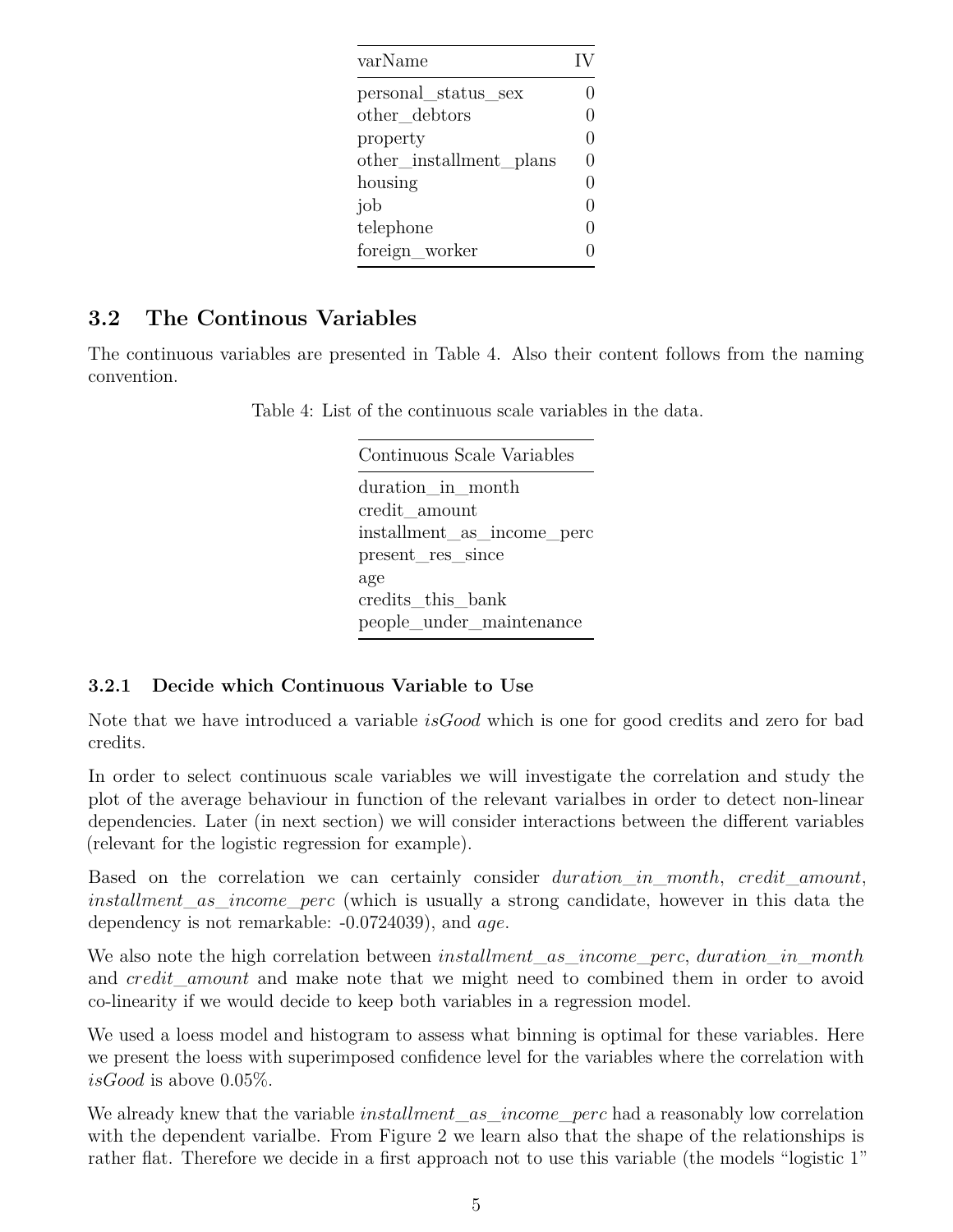

Figure 1: The correlation matrix for all continous scale vriables. Note that *isGood* is the binary variable that equals 1 for all successful credits and 0 for credits that defaulted.



<span id="page-5-0"></span>Figure 2: The loess estimations and its confidence level for the variables with correlation above.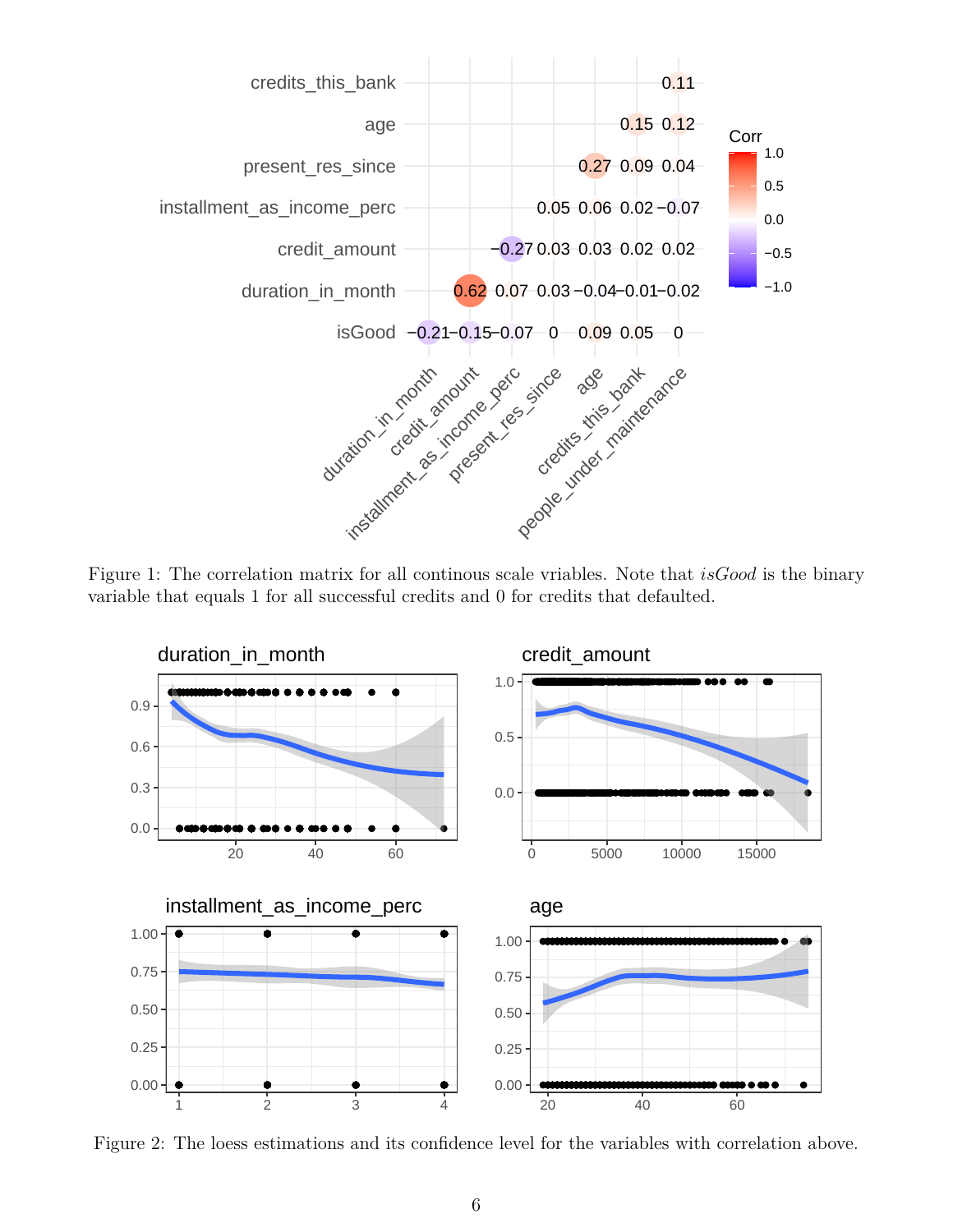and "neuralnet" will be built without this parameter) and build a challenger models that includes this variable ("logistic 2").

### <span id="page-6-0"></span>**3.3 Data Binning**

### <span id="page-6-1"></span>**3.3.1 The Categorical Variables**

The existing binning is probably directly taken from the production system. This means that we should at least check if it is optimal for a logistic regression and its cross validation. Ideally we want to avoid bins that are too small and we also want to make sure that the relationships observed are realistic, logical and consistent.

We decided to make sure all bins have at least 200 observations in them and will take bins that have similar WOE together.

**3.3.1.1** Account check status To illustrate the thought process, we display the information for *account*\_*check*\_*status*. First we study the WOE of the existing bins (see Figure [3\)](#page-6-2) and their detailed information about histogram, weight of evidence and information value (see Table [5\)](#page-6-3).



## **WOE for account\_check\_status**

<span id="page-6-2"></span>Figure 3: The WOE for the variable *account*\_*check*\_*status*.

Table 5: The WOE and IV for the variable account\_check\_status.

<span id="page-6-3"></span>

| account check status                       |     |     | n nbrBad nbrGood pctGood WOE IV |                      |  |
|--------------------------------------------|-----|-----|---------------------------------|----------------------|--|
| $< 0$ DM                                   | 274 | 135 | 139                             | $0.51 -0.82 0.21$    |  |
| $0 \leq \dots \leq 200 \text{ DM}$         | 269 | 105 | 164                             | $0.61 - 0.40 0.05$   |  |
| $\ge$ = 200 DM / salary assignments for 63 |     | 14  | 49                              | $0.78$ $0.41$ $0.01$ |  |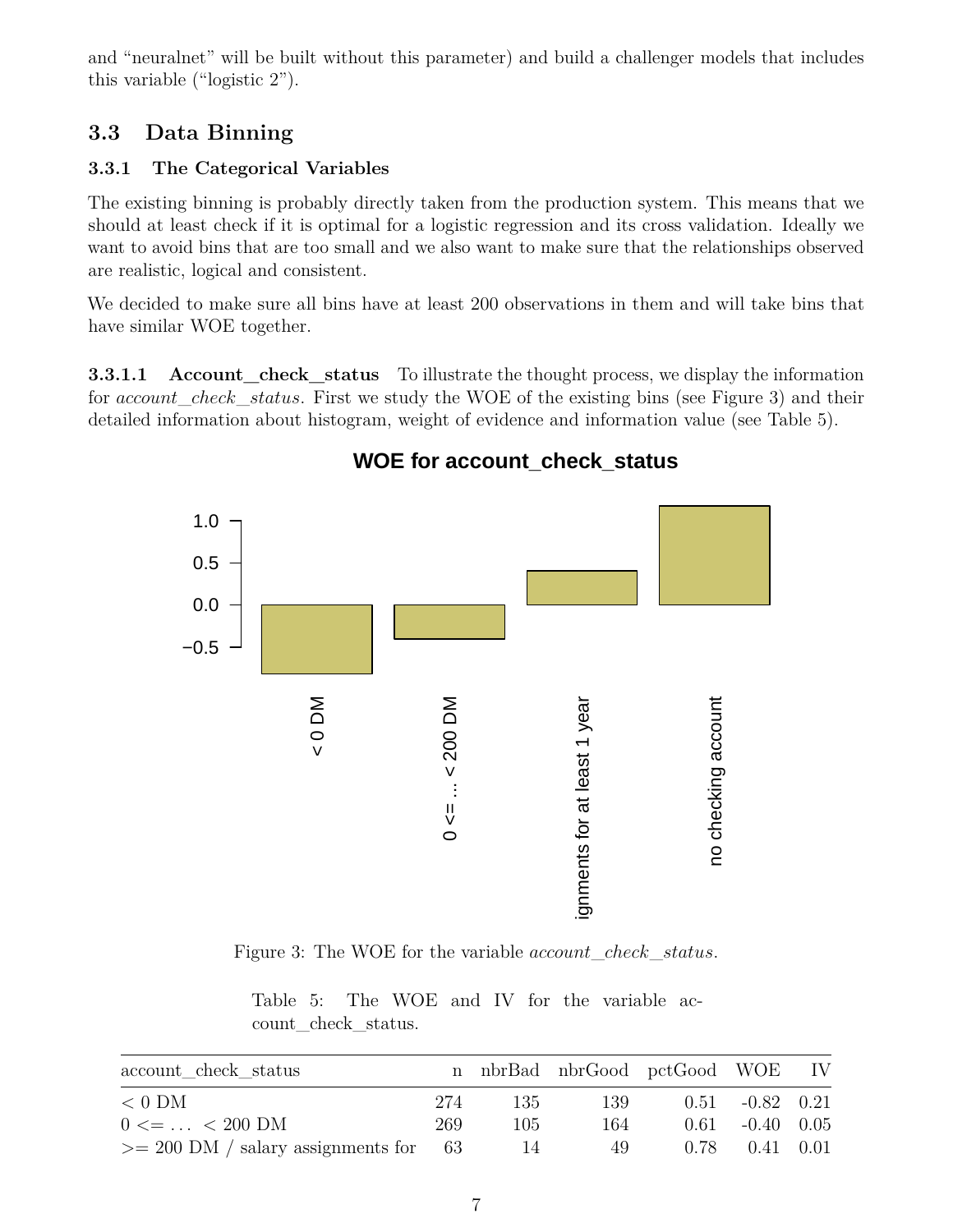| account check status |     |      | n nbrBad nbrGood pctGood WOE IV |                  |  |
|----------------------|-----|------|---------------------------------|------------------|--|
| no checking account  | 394 | 46 I | -348                            | $0.88$ 1.18 0.40 |  |

Then we decide on which bins to combine. In this case, we decide to take the second and third bin together. This is done by the following code:

```
df$acc_chk_sts <- if_else(d$account_check_status == '< 0 DM', 'neg',
  if_else((d$account\_check\_status == '0 \le ... \le 200 DM') |
  (d$account check status == '>= 200 DM / salary assignments for at least 1 year'),
  'pos',
  if else(d$account check status == 'no checking account', 'none', 'ERROR')))
```
*# Check for mistakes (they should appear as ERROR or an undefined category):* df\$acc\_chk\_sts %>% table

## . ## neg none pos ## 274 394 332

**3.3.1.2 Other variables** We work with similar logic through all other variables and make the following transformations:

```
### credit_history
df $credit hist \leq if else((d$credit history == 'no credits taken/ all credits paid back duly
                             (d$credit_history == 'all credits at this bank paid back duty'.'clear',
                  if else((d$credit history == 'existing credits paid back duly till now')
                             (d$credit_history == 'delay in paying off in the past'), 'paid',
                  if\_else (d$credit_history == 'critical account/ other credits existing (not
                           'crit', 'ERROR')))
### savings
df$savings \leq if else((d$savings == '... \leq 100 DM') | (d$savings == '100 \leq ... \leq 500 DM')
              if else((d$savings == 'unknown/ no savings account') | (d$savings == '500 <=
              if else(d$savings == '.. >= 1000 DM ', 'large', 'ERROR')))
### Propoerty
df$property <- if_else(d$property == 'unknown / no property', 'none',
               if else((d$property == 'if not A121/A122 : car or other, not in attribute 6
                  (d$ property == 'if not A121 : building society savings agreement/ life in)'movbl',
               if_else(d$property == 'real estate', 'real', 'ERROR')))
### purpose
df$purpose <- if else((d$purpose == '(vacation - does not exist?)') |
                               (d$purpose == 'furniture/equipment') |
                               (d$purepose == 'car (new)'), 'friv',
```

```
if else((d$purpose == 'education') |
```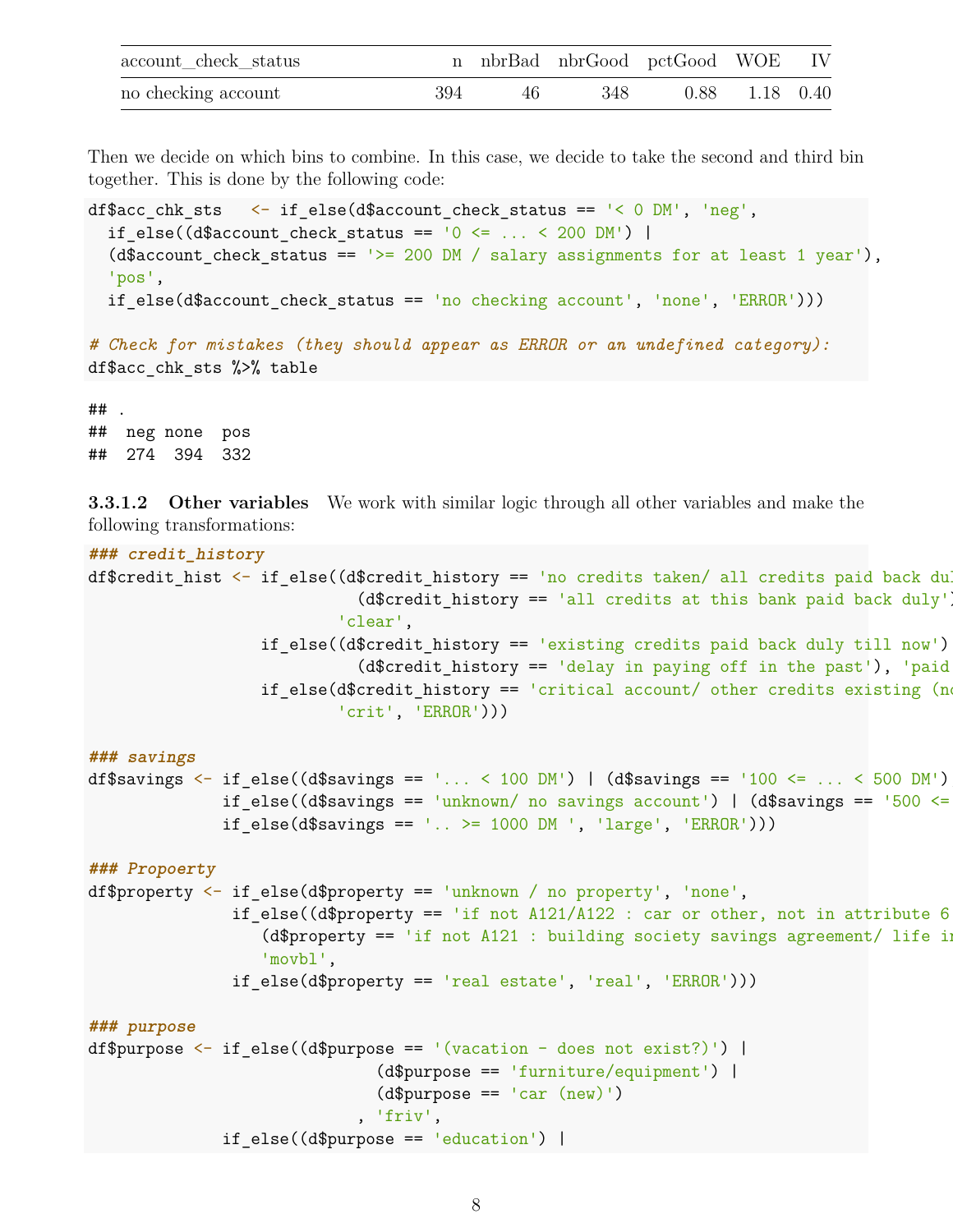```
(d$purpose == 'business') |
                (d$purpose == 'repairs') |
                 (d$purpose == 'radio/television')
                  , 'invest',
if else((d$purpose == 'domestic applications') |
              (d$purpose == 'car (used)') |
              (d$purpose == 'retraining')
               , 'useful', 'ERROR')))
```
Finally we check the information value of the new binning:

| variable       | InformationValue Predictability |                          |
|----------------|---------------------------------|--------------------------|
| $acc_chk\_sts$ | 0.6345968                       | <b>Highly Predictive</b> |
| credit hist    | 0.2918291                       | <b>Highly Predictive</b> |
| savings        | 0.1908894                       | <b>Highly Predictive</b> |
| property       | 0.1126339                       | <b>Highly Predictive</b> |
| purpose        | 0.1524439                       | <b>Highly Predictive</b> |

#### <span id="page-8-0"></span>**3.3.2 The Continuous variables**

Based on a similar reasoning<sup>[1](#page-8-2)</sup>, but also making sure that we capture any non-linear behaviour, we split the continuous variables as follows:

```
#### duration_in_month
df$duration \leq if else(d$duration in month \leq 12, 'L',
               if else(d$duration in month \leq 24 & d$duration in month > 12, 'M',
               if else(d$duration in month > 24, 'H', 'ERROR')))
```

```
### credit_amount
```

```
df$credit_amount <- if_else(d$credit_amount <= 2500, 'L',
                    if else(d$credit amount \leq 5000 & d$credit amount > 2500, 'M',
                    if else(d$credit amount > 5000, 'H', 'ERROR')))
```
**### age** df\$age  $\leq$  if else(d\$age  $\leq$  30, 'L', if else(d\$age > 30, 'H', 'ERROR'))

## <span id="page-8-1"></span>**4 The Logisic Regresssion**

The first model that we will study is a logistic regression. We name it for furture reference "logistic 1."

```
# Define the formula:
frm \leq is Good \sim acc chk sts + credit hist + savings + property +
                purpose + duration + credit_amount + age +
                savings * age + purpose * credit amount
```
<span id="page-8-2"></span><sup>1</sup>We want to end up with bins that are not too small and we want behaviour in that one bin to be as similar as possible.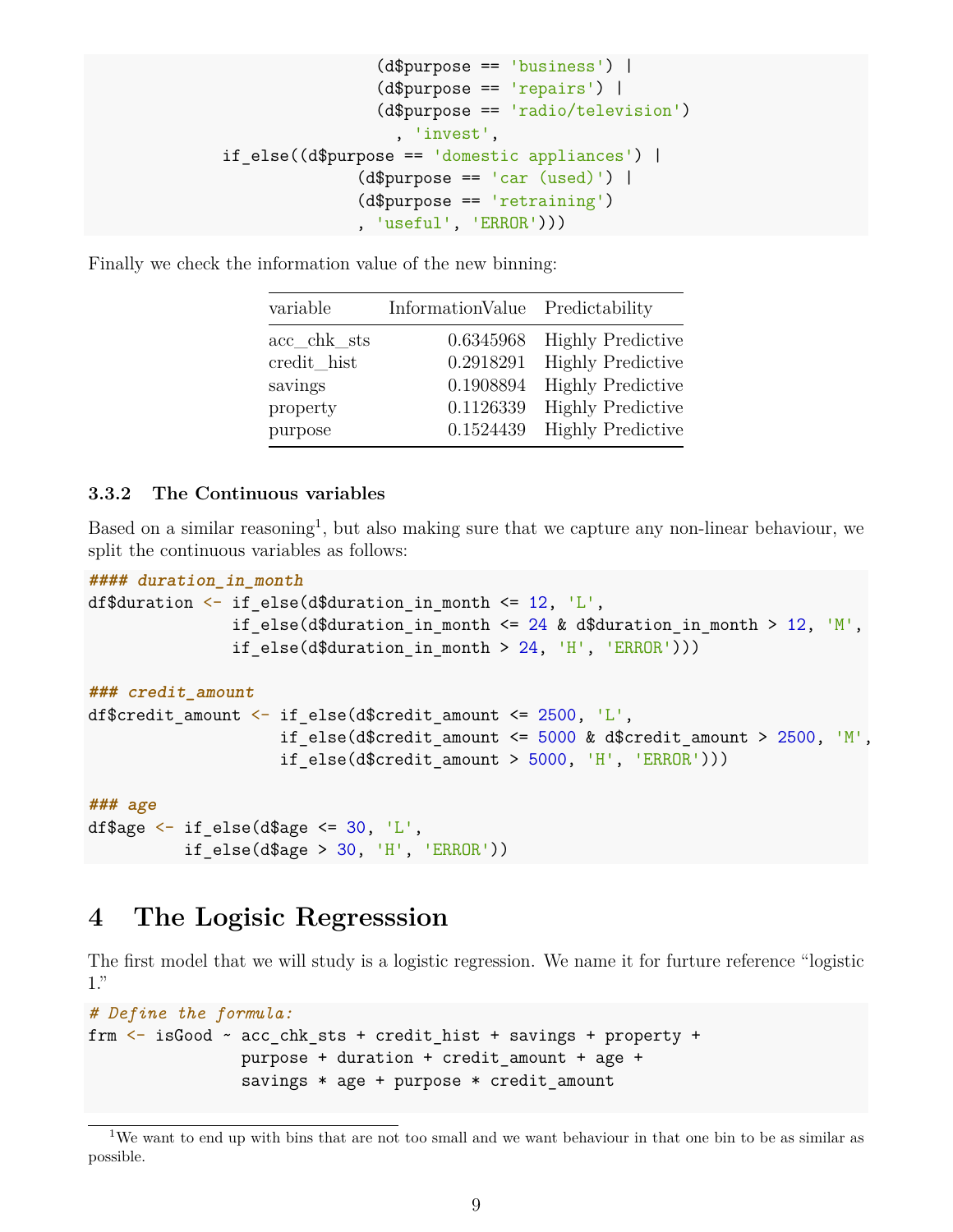```
# Fit the model:
m \leq glm(formula = frm, data = df, family = "binomial")
# Investigate the model:
summary(m)
##
## Call:
## glm(formula = frm, family = "binomial", data = df)
##
## Deviance Residuals:
## Min 1Q Median 3Q Max
## -2.8866 -0.8189 0.4397 0.7532 1.8493
##
## Coefficients:
## Estimate Std. Error z value Pr(>|z|)
## (Intercept) -1.11864 0.59072 -1.894 0.05826 .
## acc_chk_stsnone 1.61515 0.21375 7.556 4.15e-14 ***
## acc_chk_stspos 0.49996 0.18391 2.719 0.00656 **
## credit_histcrit 1.59628 0.30375 5.255 1.48e-07 ***
## credit_histpaid 0.84587 0.26744 3.163 0.00156 **
## savingsother 0.19850 0.49063 0.405 0.68578
## savingssmall -0.66076 0.41477 -1.593 0.11115
## propertynone -0.42292 0.23075 -1.833 0.06683 .
## propertyreal 0.27113 0.19690 1.377 0.16851
## purposeinvest 0.17096 0.44221 0.387 0.69904
## purposeuseful 0.59843 0.40826 1.466 0.14270
## durationL 1.20145 0.26489 4.536 5.74e-06 ***
## durationM 0.61142 0.22419 2.727 0.00639 **
## credit_amountL -0.34256 0.37784 -0.907 0.36461
## credit_amountM 0.03419 0.44872 0.076 0.93926
## ageL -0.48965 0.57961 -0.845 0.39823
## savingsother:ageL 0.06200 0.72922 0.085 0.93224
## savingssmall:ageL 0.06987 0.60705 0.115 0.90837
## purposeinvest:credit_amountL 0.38957 0.51715 0.753 0.45127
## purposeuseful:credit_amountL 0.40192 0.48748 0.824 0.40967
## purposeinvest:credit_amountM 0.51364 0.59006 0.870 0.38403
## purposeuseful:credit_amountM 0.63575 0.59408 1.070 0.28455
## ---
## Signif. codes: 0 '***' 0.001 '**' 0.01 '*' 0.05 '.' 0.1 ' ' 1
##
## (Dispersion parameter for binomial family taken to be 1)
##
## Null deviance: 1221.73 on 999 degrees of freedom
## Residual deviance: 969.86 on 978 degrees of freedom
## AIC: 1013.9
##
## Number of Fisher Scoring iterations: 5
```
We notice that none of the interactions is statistically significant and decide to leave them out in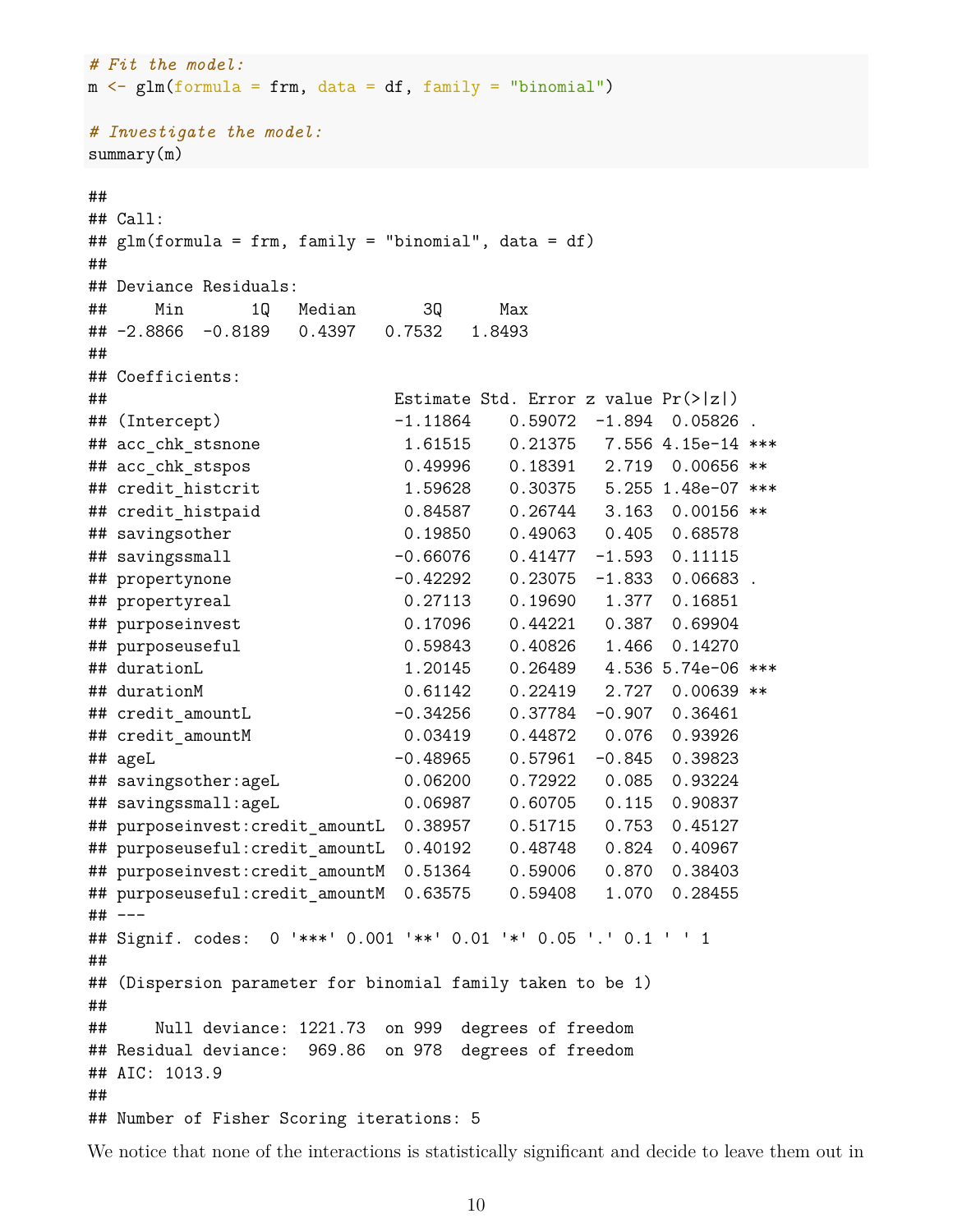order to make the model more robust. Then we fit the model agai in the following code:

```
frm \le is Good \sim acc chk sts + credit hist + savings + property +
 purpose + duration + credit_amount + age
m \leq glm(formula = frm, data = df, family = "binomial")
summary(m)
##
## Call:
## glm(formula = frm, family = "binomial", data = df)
##
## Deviance Residuals:
## Min 1Q Median 3Q Max
## -2.8724 -0.7963 0.4363 0.7562 1.8765
##
## Coefficients:
## Estimate Std. Error z value Pr(>|z|)
## (Intercept) -1.38987 0.46805 -2.969 0.00298 **
## acc_chk_stsnone 1.62853 0.21266 7.658 1.89e-14 ***
## acc_chk_stspos 0.51819 0.18281 2.835 0.00459 **
## credit_histcrit 1.58537 0.29885 5.305 1.13e-07 ***
## credit_histpaid 0.84956 0.26297 3.231 0.00124 **
## savingsother 0.21178 0.36509 0.580 0.56185
## savingssmall -0.63239 0.30271 -2.089 0.03670 *
## propertynone -0.39933 0.22927 -1.742 0.08155 .
## propertyreal 0.27157 0.19643 1.383 0.16681
## purposeinvest 0.50159 0.20073 2.499 0.01246 *
## purposeuseful 0.95534 0.19943 4.790 1.66e-06 ***
## durationL 1.18845 0.26254 4.527 5.99e-06 ***
## durationM 0.60622 0.22223 2.728 0.00638 **
## credit_amountL -0.07055 0.25710 -0.274 0.78378
## credit amountM 0.43522 0.24878 1.749 0.08022.
## ageL -0.41904 0.16488 -2.541 0.01104 *
## ---
## Signif. codes: 0 '***' 0.001 '**' 0.01 '*' 0.05 '.' 0.1 ' ' 1
##
## (Dispersion parameter for binomial family taken to be 1)
##
## Null deviance: 1221.73 on 999 degrees of freedom
## Residual deviance: 971.25 on 984 degrees of freedom
## AIC: 1003.3
##
## Number of Fisher Scoring iterations: 5
```
## <span id="page-10-0"></span>**5 The performance of the Model**

We will check the performance of the model with the aid of the ROCurve.

The model has a an AUC of 0.7973381, and a KS of 0.4604762. These findings are not bad and we will proceed now to calculate the optimal cutoff. This cutoff is as follows: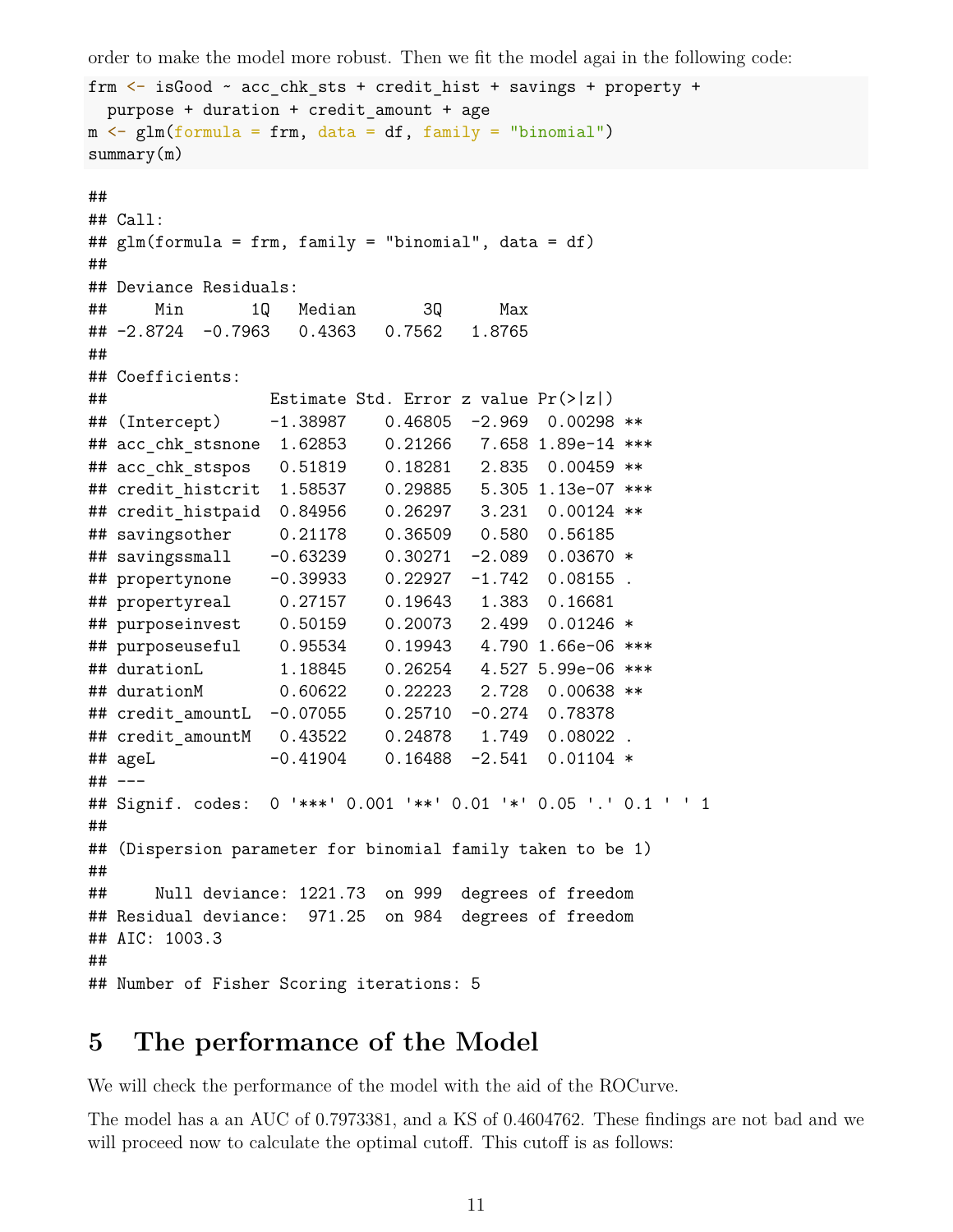





Figure 5: The lift of the model (bottom): the cumulative percentage of responders (ones) captured by the model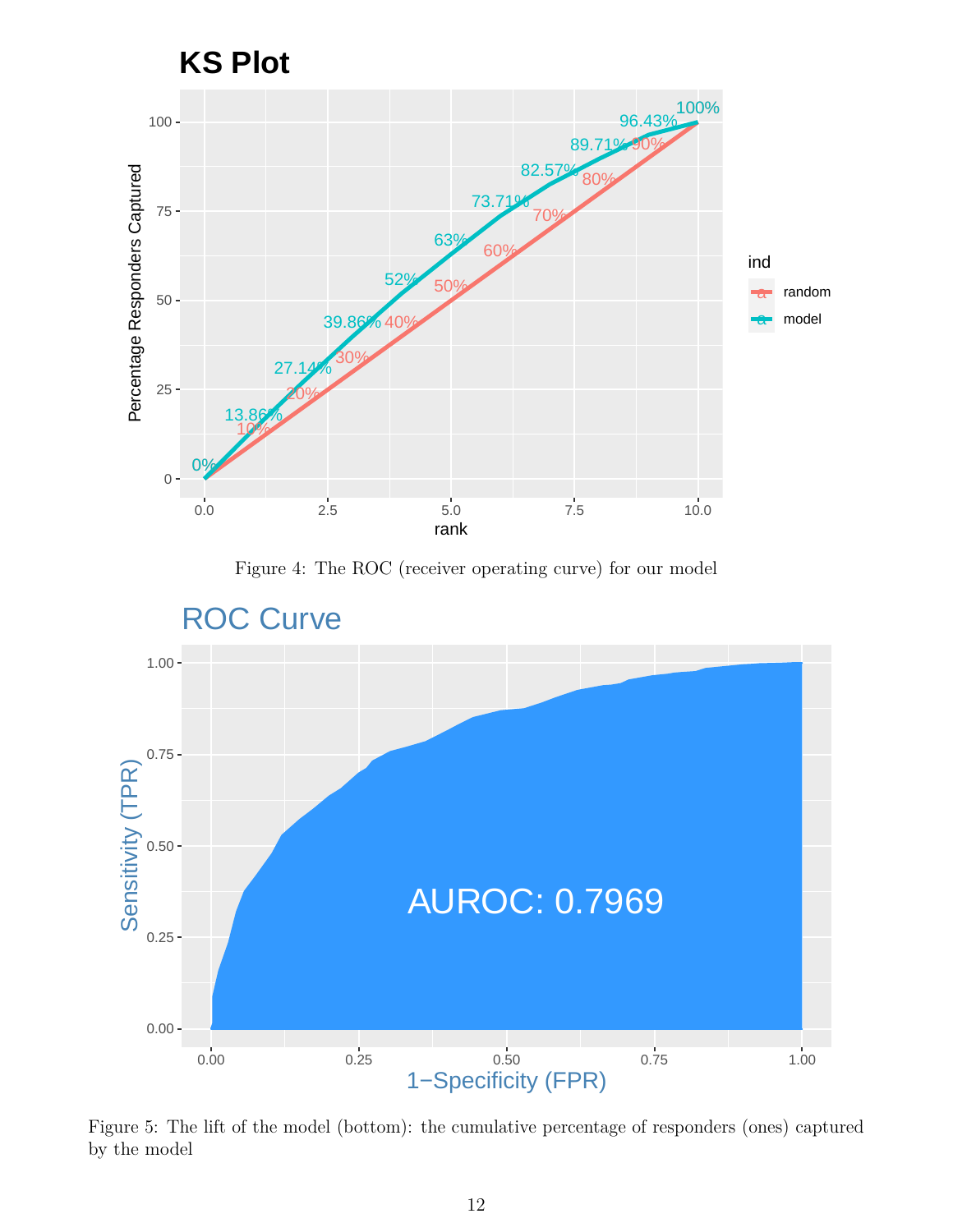```
## The optimal cutoff if the false positives cost 10 times more than the false negatives:
\# # \qquad \qquad \qquad \left[ \begin{array}{c} 1 \end{array} \right]## sensitivity 0.3471429
## specificity 0.9566667
## cutoff 0.8926366
We can also use the package InformationV alue to calculate the optimal cutoff:
optimalCutoff(actuals = df$isGood, predictedScores = predScores, optimiseFor = "Zeros")
## [1] 0.9925079
optimalCutoff(actuals = df$isGood, predictedScores = predScores, optimiseFor = "Both")
## [1] 0.6825079
optimalCutoff(actuals = df$isGood, predictedScores = predScores, optimiseFor = "Ones")
## [1] 0.1625079
optimalCutoff(actuals = df$isGood, predictedScores = predScores, optimiseFor = "misclasser:
```

```
## [1] 0.5525079
```
# <span id="page-12-0"></span>**6 Validation of the Model**

To validate the model we will use the cross validation method, and opt for the Monte Carlo Cross Validation. [ˆWhile we could opt for the *k-fold* validation (with *k* not too high), we choose the Monte Carlo methods because it allows to draw more random selections.]

### <span id="page-12-1"></span>**6.1 Monte Carlo Cross Validation**

We use the Monte Carlo Cross Validation with a test dataset that spans 30% of our observations and 70% in the training data-set. We will draw 200 times a training data-set of 0.7 and study the AUC on the testing data-set.

The results are in Figure [6.](#page-13-1) We notice that the model is over-fit, but even for the test data-set the performance is acceptable. All variables retained have at least one of the categories with a *p* − *value* that is smaller than 0.01. We could consider to leave out the categories that have a higher *p* − *value* to make the model more robust. We choose, however, not to do that because all coefficients are somehow logical.

The median of the observed values for the AUC of the test data is 0.7751938, the average is 0.7745367 with a standard deviation of 0.0243891.

## <span id="page-12-2"></span>**7 The Challenger Models**

We will build two challenger models.

### <span id="page-12-3"></span>**7.1 Neural Network**

As a challenger model, we us a neural network on the same binned data and with three hidden layers with resp 16, 8, and 4 hidden neurons.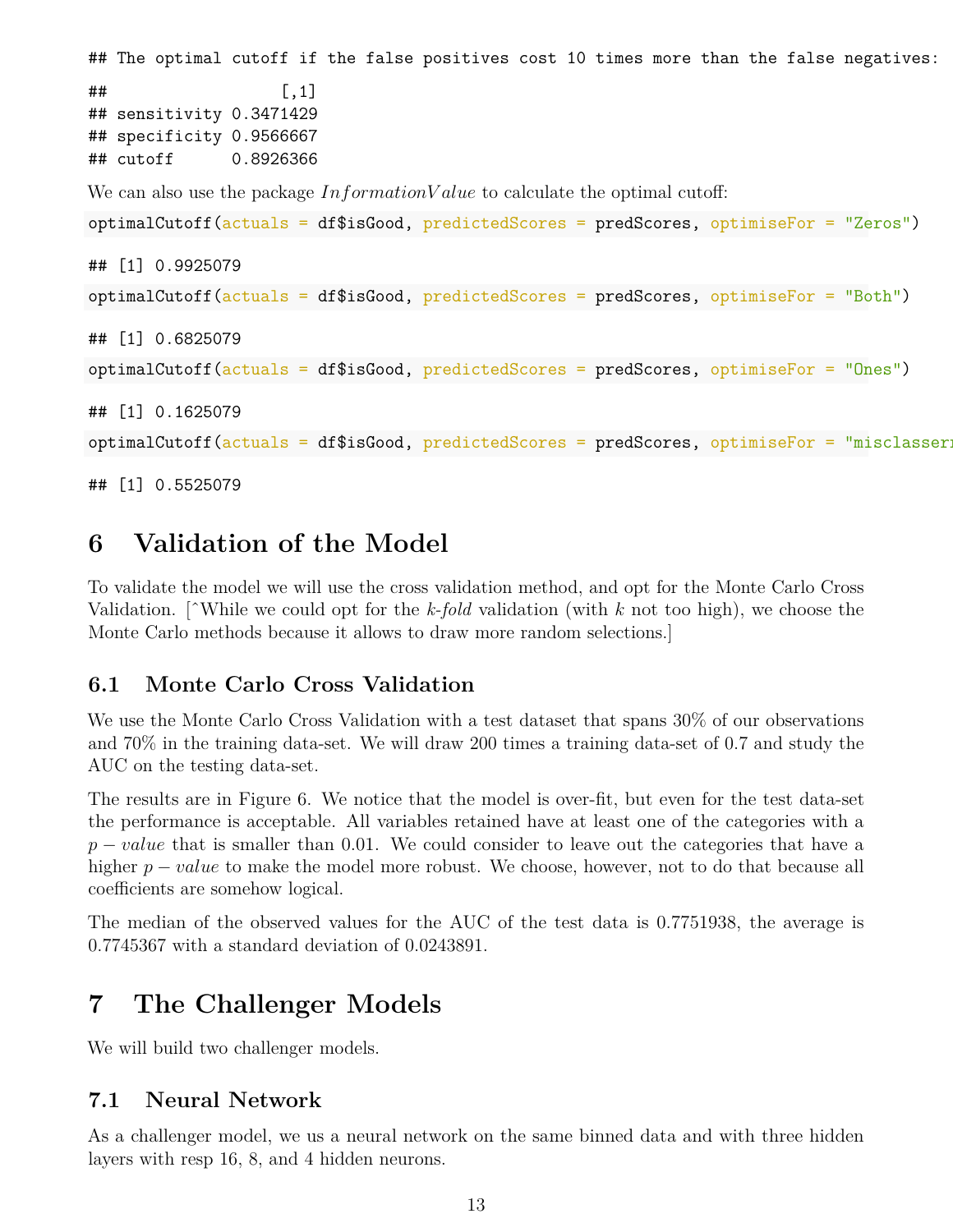

<span id="page-13-1"></span>Figure 6: The histogram for the AUC of the ramdomised data-sets with the Monte Carlo cross vailidation for the first logistic regression model.

First we fit the model on all the data:

## [1] "AUC: 0.831480952380953"

## [1] "KS: 0.56952380952381"

Now we perform the Monte Carlo Cross Validation for the neural network. The results are in Figure [8.](#page-14-0)

#### <span id="page-13-0"></span>**7.2 Another logistic regression: logistic 2**

We use also the installments as percentage of income, the correlation was small but it is usual a good variable to use for consumer lending. We also decide the parameter as it is. The variable is a number between 1 and 4.

summary(d\$installment as income perc)

## Min. 1st Qu. Median Mean 3rd Qu. Max. ## 1.000 2.000 3.000 2.973 4.000 4.000

The variable is encoded as a number between 1 and 4. We believe this is not too different from the other binary variables, and will fit the model with the variable unchanged.

```
d2 <- cbind(df, installment_as_income_perc = d$installment_as_income_perc)
```

```
frm2 <- isGood - acc chk sts + credit hist + savings + property +
 purpose + duration + credit_amount + age + installment_as_income_perc
```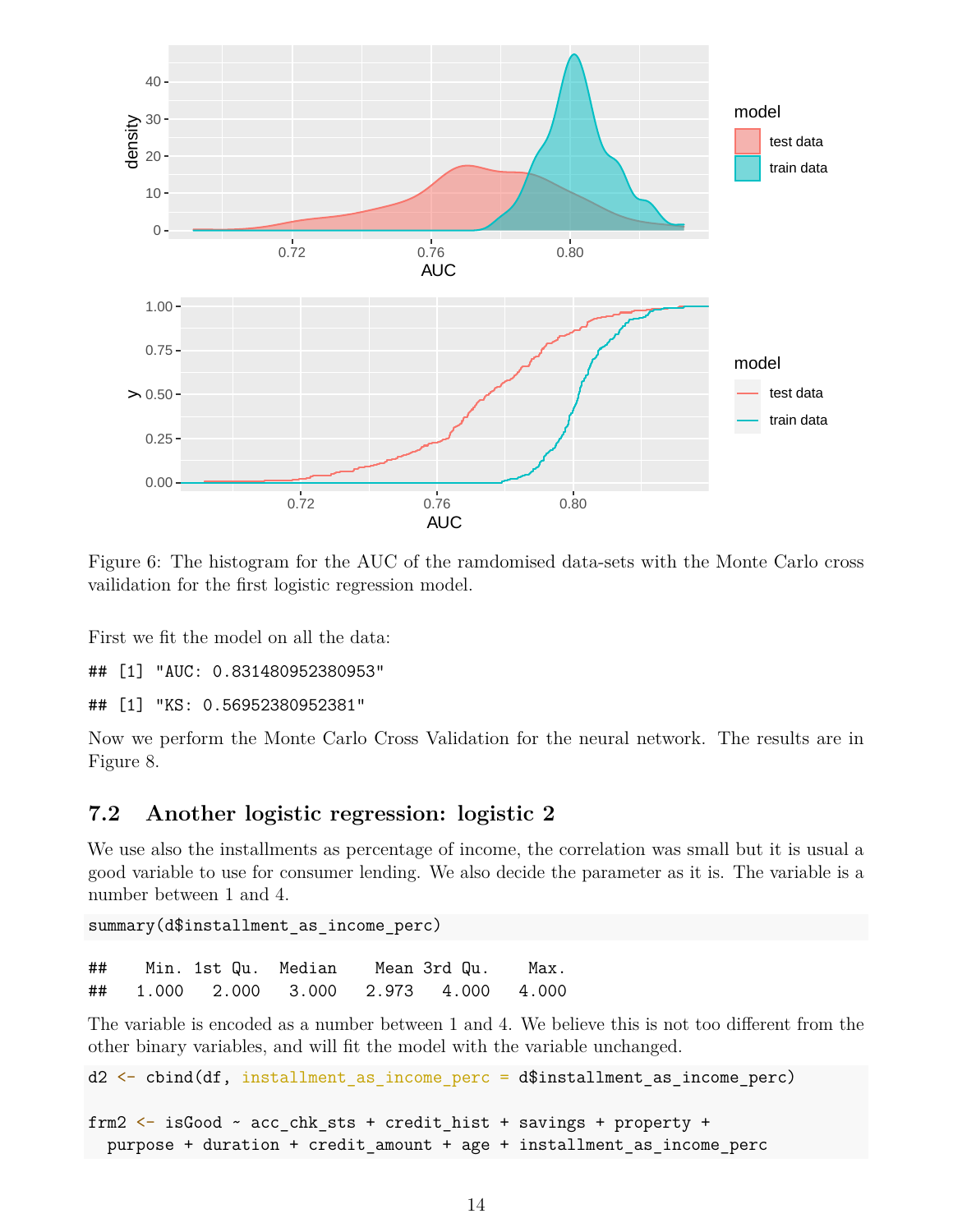

Figure 7: The ROC for the neural network with three hidden layers of 14, and 7 neurons respectively.



<span id="page-14-0"></span>Figure 8: The results of the cross vaildation for the neural network. We notice that the neural network witho nly three layers does not significantly overfit and hence is a valid model.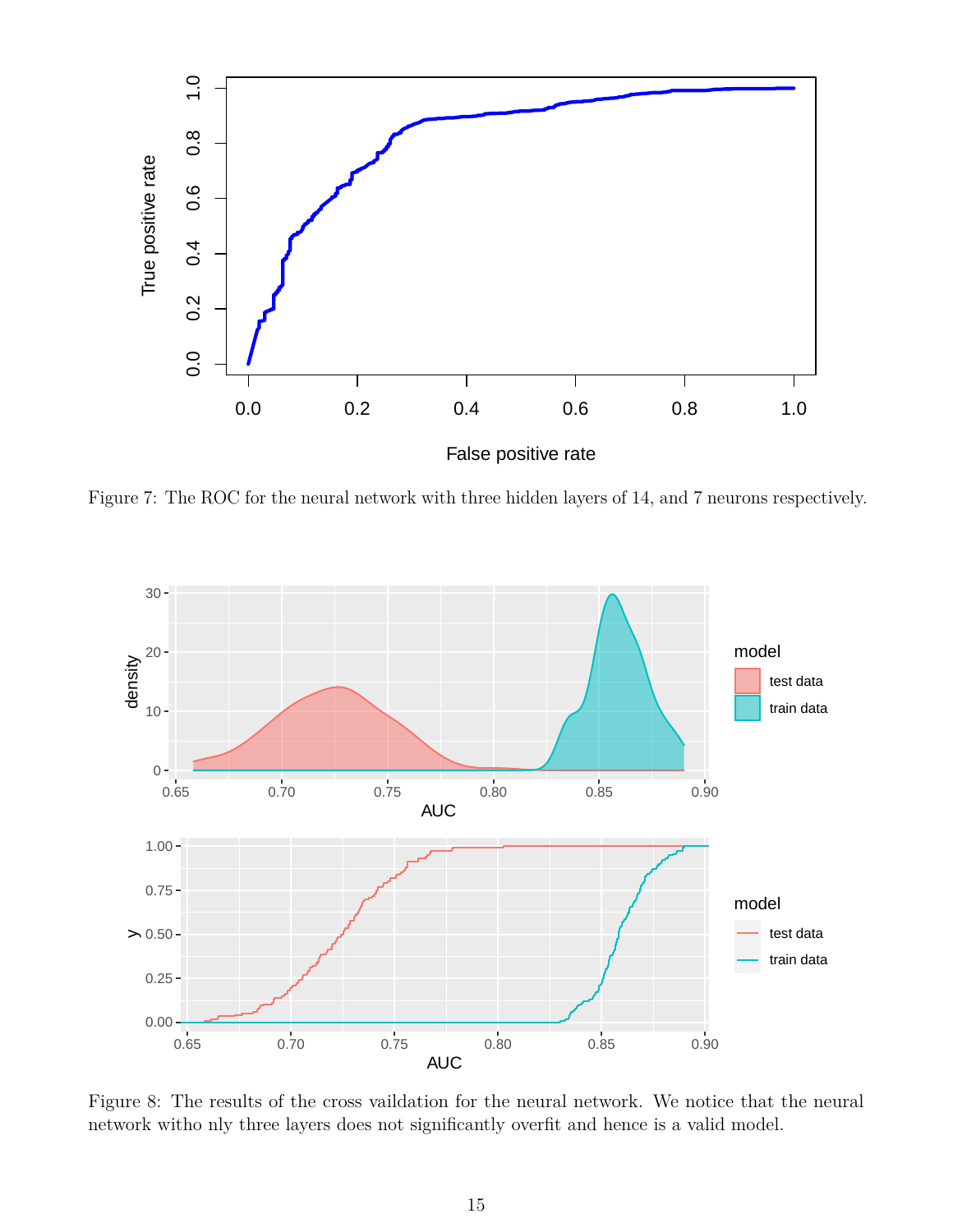```
m2 \leq glm(formula = frm2, data = d2, family = "binomial")
summary(m2)
##
## Call:
## glm(formula = frm2, family = "binomial", data = d2)
##
## Deviance Residuals:
## Min 1Q Median 3Q Max
## -2.8433 -0.7887 0.4450 0.7453 1.9900
##
## Coefficients:
## Estimate Std. Error z value Pr(>|z|)
## (Intercept) -0.87463 0.50690 -1.725 0.084449 .
## acc_chk_stsnone 1.62590 0.21374 7.607 2.80e-14 ***
## acc chk stspos 0.48315 0.18404 2.625 0.008658 **
## credit_histcrit 1.60182 0.29956 5.347 8.93e-08 ***
## credit_histpaid 0.84192 0.26318 3.199 0.001379 **
## savingsother 0.25345 0.36741 0.690 0.490298
## savingssmall -0.62136 0.30494 -2.038 0.041582 *
## propertynone -0.33794 0.23097 -1.463 0.143436
## propertyreal 0.24173 0.19774 1.222 0.221536
## purposeinvest 0.50731 0.20147 2.518 0.011803 *
## purposeuseful 1.00217 0.20118 4.981 6.31e-07 ***
## durationL 1.03128 0.26975 3.823 0.000132 ***
## durationM 0.51989 0.22447 2.316 0.020555 *
## credit_amountL 0.22399 0.28098 0.797 0.425344
## credit_amountM 0.55479 0.25345 2.189 0.028599 *
## ageL -0.42528 0.16543 -2.571 0.010145 *
## installment_as_income_perc -0.20986 0.08029 -2.614 0.008950 **
## ---
## Signif. codes: 0 '***' 0.001 '**' 0.01 '*' 0.05 '.' 0.1 ' ' 1
##
## (Dispersion parameter for binomial family taken to be 1)
##
## Null deviance: 1221.73 on 999 degrees of freedom
## Residual deviance: 964.29 on 983 degrees of freedom
## AIC: 998.29
##
## Number of Fisher Scoring iterations: 5
## [1] "AUC: 0.800790476190476"
## [1] "KS: 0.463333333333333"
```
The coefficient of *installment*\_*as*\_*income*\_*perc* is significant (the p-value is 0.0089499). This is encouraging.

We will now subject this model to the same Monte Carlo cross validation and compare the results.

cv mc2  $\leftarrow$  crossv mc(d2, n = nRuns, test = 1 - pctTrain)  $mods2 \leq max(cv_mc2\$ train,  $\sim glm(frm2, data = .))$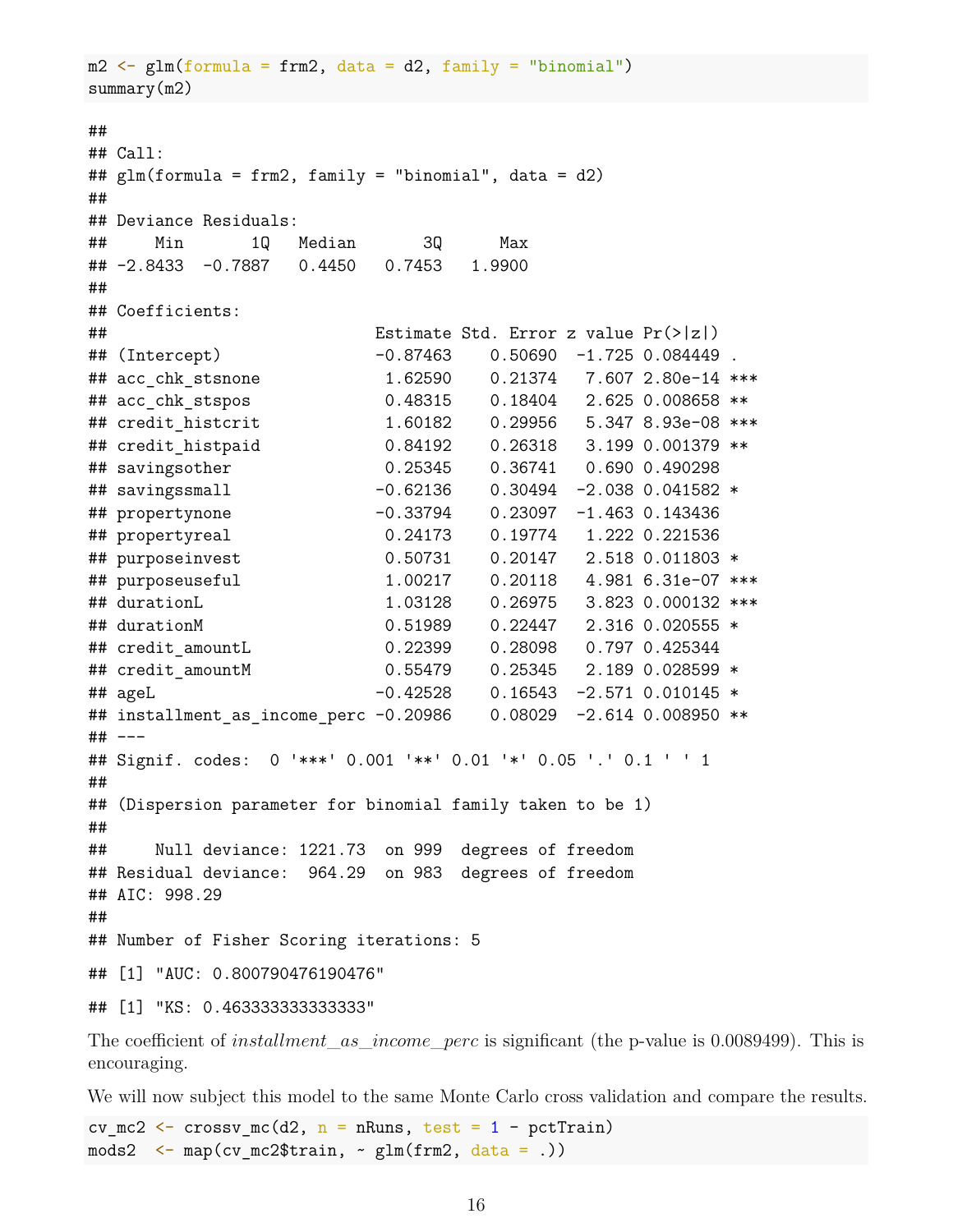

Figure 9: The ROC for the logistic challenger logistic regression

```
AUCs2 test \leq numeric(0)
AUCs2 train \leq numeric(0)
for(k in 1:nRuns) {
  AUCs2 test[k] \leftarrow fAUC(mods2[[k]], as.data.frame(cv mc2$test[[k]]))
  AUCs2 train[k] <- fAUC(mods2[[k]], as.data.frame(cv mc2$train[[k]]))
}
allAUCs \leq rbind(tibble(model = "train data", AUC = AUCs2 train),
                  tibble(model = "test data", AUC = AUCs2 test)p1 \leftarrow ggplot(al1AUCs, aes(AUC, fill = model, colour = model)) +geom_density(alpha=0.5)
p2 \leq - ggplot(allAUCs, aes(AUC, fill = model, colour = model)) +
      stat ecdf()
grid.arrange(p1, p2, ncol = 1)
```
The median of the observed values for the AUC of the test data is 0.7811891, the average is 0.7787291 with a standard deviation of 0.0254239.

## <span id="page-16-0"></span>**8 Conclusion**

Comparing the two logistic regressions it seems that the challenger model that uses the additional variable (debt installments as a percentage of income), but also prone to over-fitting. The neural network performs significantly better on the training data, but is even more over-fit: it preforms worse on the testing data. For that reason we have to reject this particular neural network.

In the following table we summarise these results: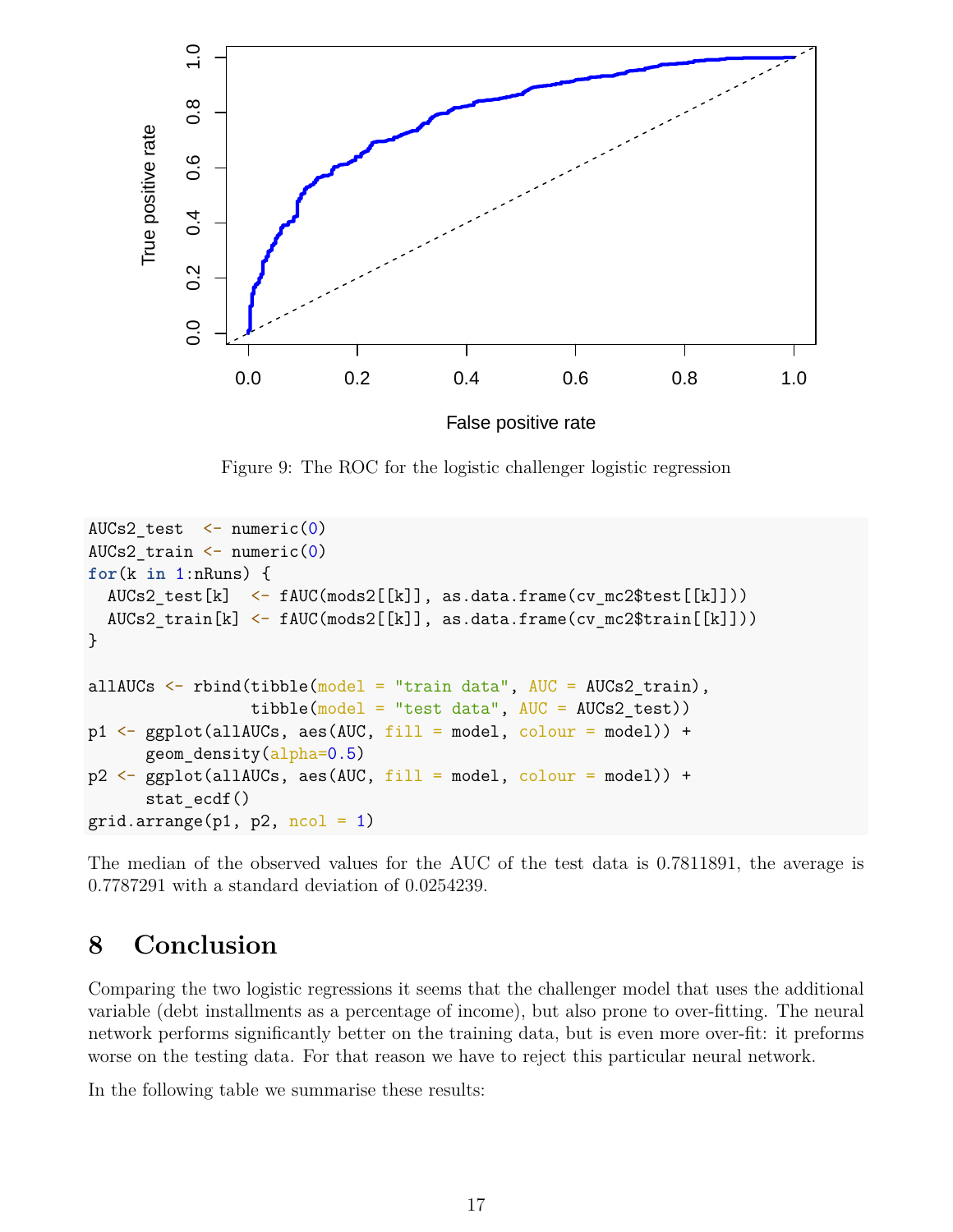

Figure 10: The distribution of the AUC for the challenger model "logistic 2."



Figure 11: The kernel density for the observed areas under the curve (top) and the cumulative probability density functions (bottom) for the base and challenger models. All AUCs shown are for the test data only.